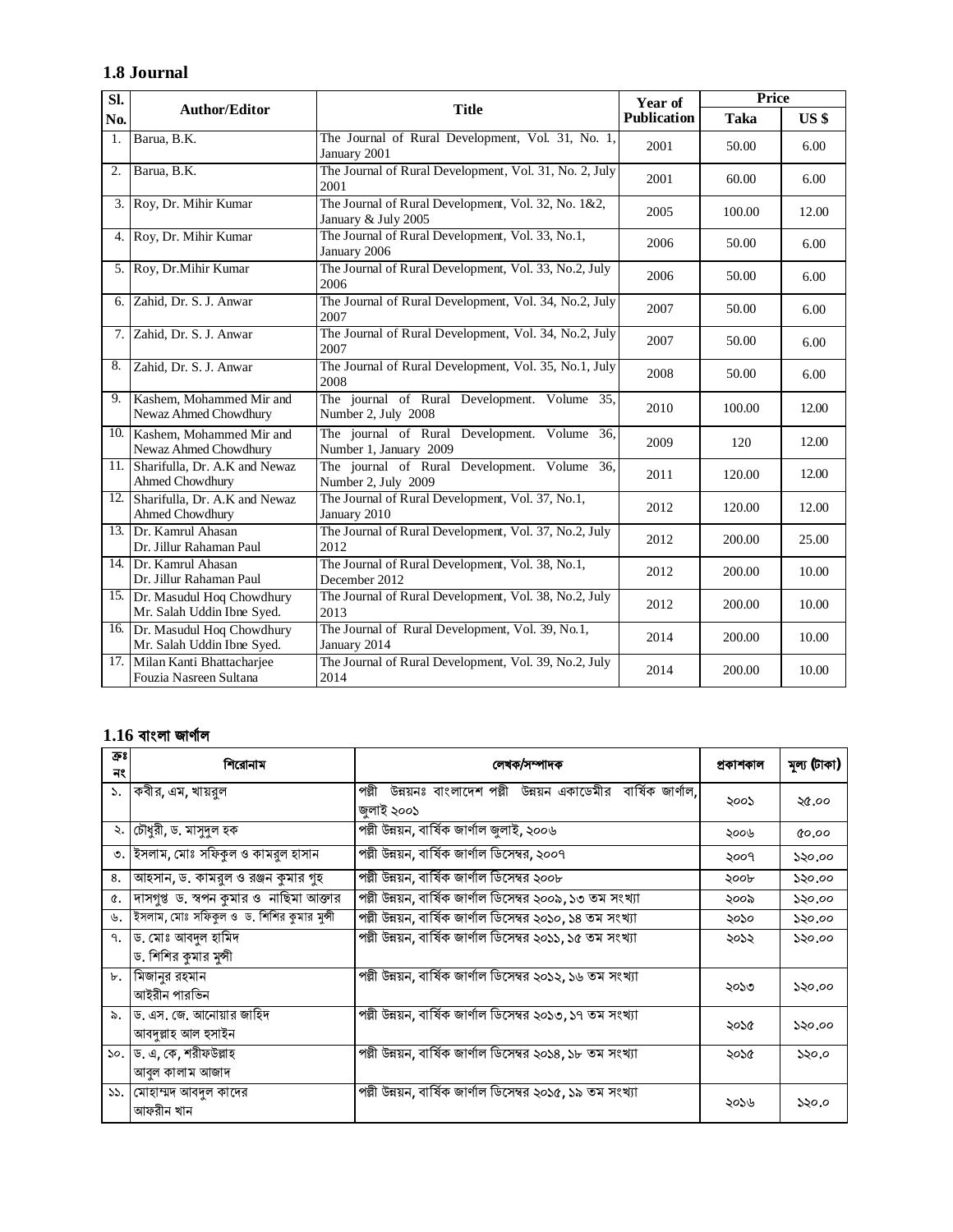## **2.9 Journal**

| SI.<br>No. | <b>Author/Editor</b>                            | <b>Title</b>                                                                                     | Year of<br><b>Publication</b> |
|------------|-------------------------------------------------|--------------------------------------------------------------------------------------------------|-------------------------------|
| 1.         | Zaidi, S. M. H.                                 | BARD Journal, Vol. I, No. 1, 2, 3, April-December 1959                                           | 1959                          |
| 2.         | Islam, Serajul                                  | BARD Journal., Vol.I, No. 1, 2, 3, 4, 5, February 1961                                           | 1961                          |
| 3.         | Muyeed, Abdul                                   | BARD Journal, Vol. II, No. 1, 2, 3, 4, April 1962                                                | 1961                          |
| 4.<br>5.   | Khan, Mazeed<br>Rahim, S. A.                    | BARD Journal, Vol. III, No. 1, 2, 3, 4, July - April 1963<br>BARD Journal, Vol. IV, 1964         | 1963<br>1964                  |
| 6.         | Huq, Lutful                                     | BARD Journal, Vol. VIII, No. 2, January 1979                                                     | 1979                          |
| 7.         | Huq, Lutful                                     | BARD Journal Vol. IX, No. I & 2, July 1980                                                       | 1980                          |
| 8.         | Sattar, M. Ghulam                               | BARD Journal, Vol. XVII, No. 1, January 1987                                                     | 1987                          |
| 9.         | Huq, Md. Lutful                                 | BARD Journal, Vol. VI, No. 1, July 1976                                                          | 1976                          |
|            | 10. Huq, Md. Lutful                             | BARD Journal, Vol. VI, No. 2, July 1977                                                          | 1977                          |
|            | 11. Huq, Md. Lutful                             | BARD Journal, Vol. VII, No. 1, July 1977                                                         | 1977                          |
|            | 12. Huq, Md. Lutful                             | BARD Journal, Vol. VII, No. 2, January 1978                                                      | 1978                          |
|            | 13. Kabir, M. Khairul                           | BARD Journal, Vol. X, No. 1 & 2, July 1980- January 1981                                         | 1981                          |
| 14.1       | Kabir, M. Khairul                               | BARD Journal, Vol. XI, No. 1 & 2, July 1981- January 1982                                        | 1982                          |
| 15.        | Kabir, M. Khairul                               | BARD Journal, Vol. XII, No. 1 & 2, July 1982- January 1983                                       | 1983                          |
| 16.1       | Kabir, M. Khairul                               | BARD Journal, Vol. XIII, No. 1 & 2, July 1983- January 1984                                      | 1984                          |
| 17.        | Ahmed, Badaruddin                               | BARD Journal, Vol. XIV, April 1986                                                               | 1986                          |
|            | 18. Ahmed, Badaruddin                           | BARD Journal, Vol. XV, July 1986                                                                 | 1986                          |
|            | 19. Ahmed, Badaruddin                           | BARD Journal, Vol. XVI, January 1987                                                             | 1987                          |
|            | 20. Sattar, M. Ghulam                           | The Journal of Rural Development, Vol. XVII, No. 2, July 1987                                    | 1987                          |
|            | 21. Sattar, M. Ghulam                           | The Journal of Rural Development, Vol. XVIII, No. 1, January 1988                                | 1988                          |
| 22.        | Sattar, M. Ghulam                               | The Journal of Rural Development, Vol. XVIII, No. 2, July 1988                                   | 1988                          |
| 23.        | Chowdhury, Moqbul Ahmed and<br>M. Khairul Kabir | The Journal of Rural Development, Vol. XXI, No. 1, July 1991                                     | 1991                          |
|            | M. Khairul Kabir                                | 24. Chowdhury, Moqbul Ahmed and The Journal of Rural Development, Vol. XXII, No. 1, January 1992 | 1992                          |
|            | M. Khairul Kabir                                | 25. Chowdhury, Moqbul Ahmed and The Journal of Rural Development, Vol. XXII, No. 2, July 1992    | 1992                          |
|            | 26. Solaiman, M.                                | The Journal of Rural Development, Vol. 23, No. 1, January 1993                                   | 1993                          |
|            | 27. Solaiman, M.                                | The Journal of Rural Development, Vol. 23, No. 2, July 1993                                      | 1993                          |
|            | 28. Solaiman, M.                                | The Journal of Rural Development, Vol. 24, No. 2, January 1994                                   | 1994                          |
|            | 29. Solaiman, M.                                | The Journal of Rural Development, Vol. 24, No. 2, July 1994                                      | 1994                          |
| 30.        | Solaiman, M.                                    | The Journal of Rural Development, Vol. 25, No. 1, January 1995                                   | 1995                          |
| 31.        | Solaiman, M.                                    | The Journal of Rural Development, Vol. 25, No. 2, January 1995                                   | 1995                          |
| 32.        | Quddus, Md. Abdul                               | The Journal of Rural Development, Vol. 26, No. 1, January 1996                                   | 1996                          |
| 33.        | Ilah, S.M.                                      | The Journal of Rural Development, Vol. 26, No. 2, July 1996                                      | 1996                          |
| 34.        | Quddus, Md. Abdul                               | The Journal of Rural Development, Vol. 27, No. 1, January 1997                                   | 1997                          |
| 35.        | Karim, Md. Rezaul                               | The Journal of Rural Development, Vol. 27, No. 2, July 1997                                      | 1997                          |
| 36.        | Karim, Md. Rezaul                               | The Journal of Rural Development, Vol. 28, No. 1, January 1998                                   | 1998                          |
| 37.        | Karim, Md. Rezaul                               | The Journal of Rural Development, Vol. 28, No. 2, July 1998                                      | 1998                          |
| 38.        | Karim, Md. Rezaul                               | The Journal of Rural Development, Vol. 29, No. 1, January 1999                                   | 1999                          |
| 39.        | Karim, Md. Rezaul                               | The Journal of Rural Development, Vol. 29, No. 2, July 1999                                      | 1999                          |
| 40.        | Karim, Md. Rezaul                               | The Journal of Rural Development, Vol. 30, No. 1, January 1999                                   | 1999                          |
| 41.        | Karim, Md. Rezaul                               | The Journal of Rural Development, Vol 30, No. 2, July 2000                                       | 2000                          |
| 42.        | Roy, Dr. Mihir Kumar                            | The Journal of Rural Development, Vol. 34, No.1, January 2007                                    | 2007                          |